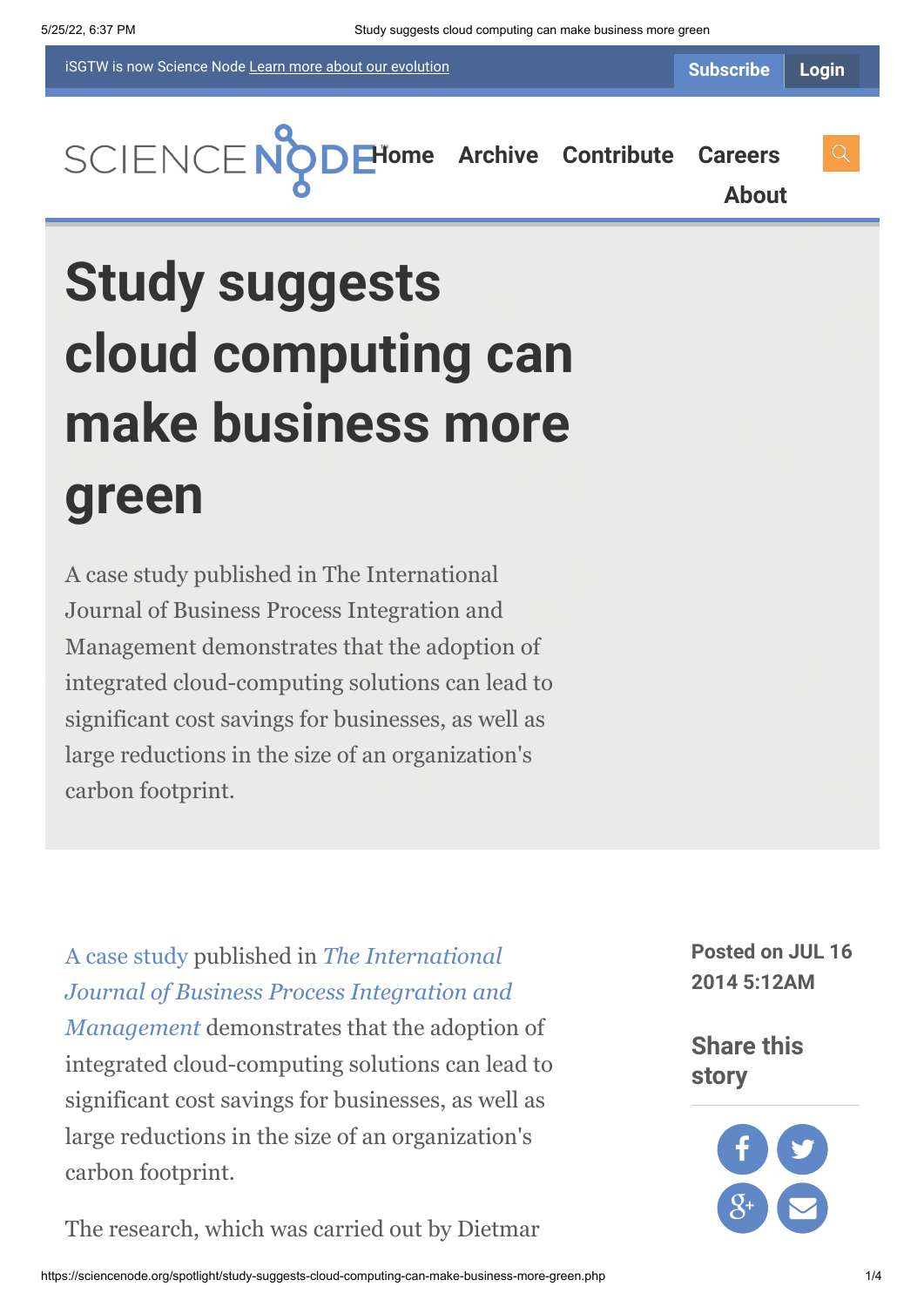



*Showing the environment some love through cloud [adoption? Image courtesy Lenny R, Flickr \(CC BY-](https://creativecommons.org/licenses/by-nc-sa/2.0/)NC-SA 2.0). This image has been modified.*

[Nedbal and Mark Stieninger of The University of](http://www-en.fh-ooe.at/) Applied Science Upper Austria, focuses on the case of an Austrian [SME](http://en.wikipedia.org/wiki/Small_and_medium_enterprises) specializing in the production of safety boots. The company switched from a paper- to an e-invoicing system offered through a [cloud-computing solution provider on a 'software](http://en.wikipedia.org/wiki/Software_as_a_service) as a service' (SaaS) basis. Nedbal and Stieninger have calculated that a complete switch to einvoicing has the potential to reduce costs by up to 62% and slash the related carbon footprint by over half.

"It seems that the higher the degree of implementation and the higher the degree of displacement of 'common' components of IT infrastructure, such as servers and PCs, the greener the business gets," says Nedbal. Nevertheless, he cautions: "It is necessary for a reliable before-and-

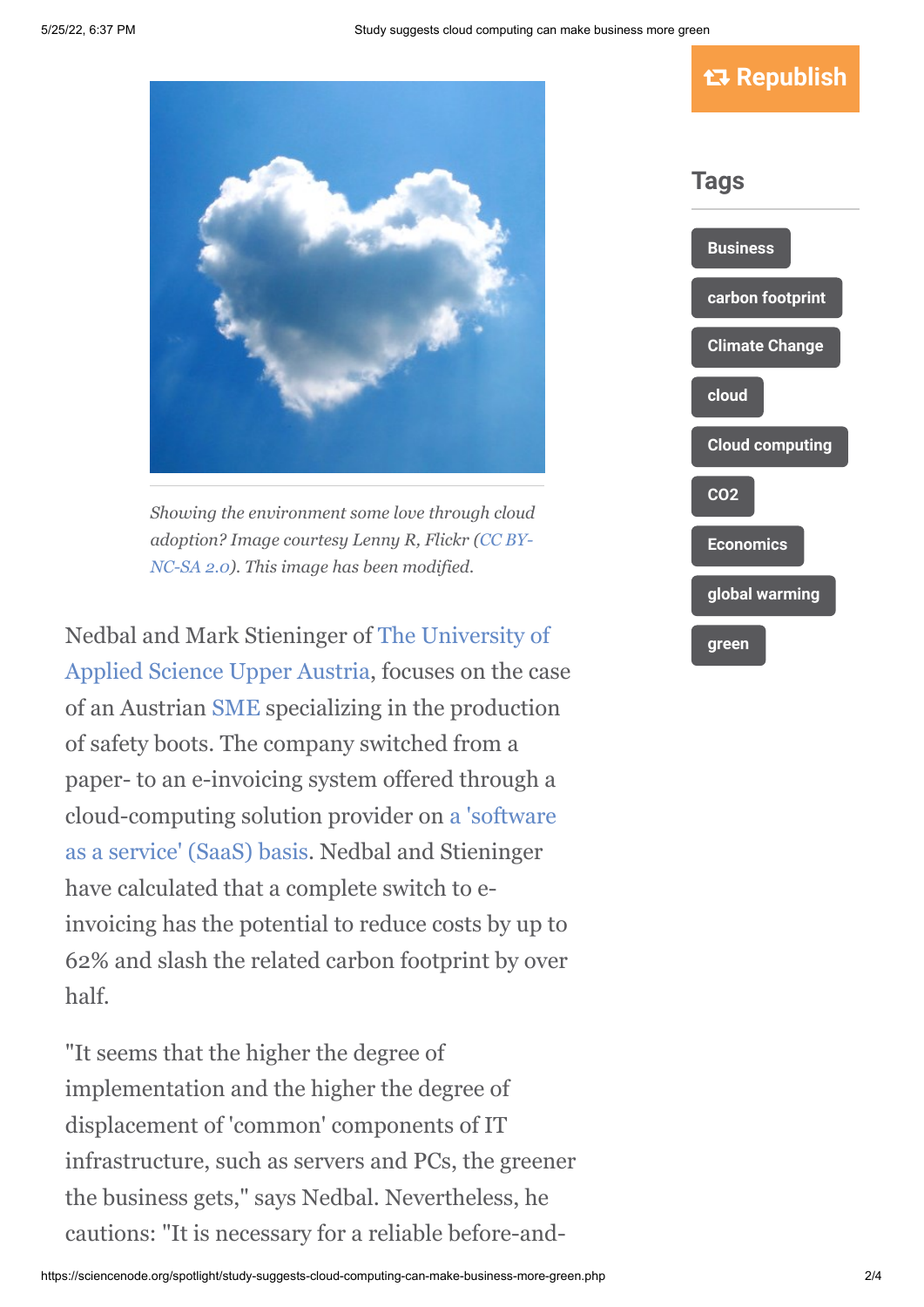after comparison to consider the complete system proportionally, taking into account the energy consumption and carbon dioxide emissions 'moved' to the cloud computing data center."

While the authors acknowledge that there are limitations to the case-study approach they have taken in terms of the generalizability of their conclusions, they argue that this research demonstrates the potential for cloud computing to lead to significant cost reductions for businesses and play a positive role in the fight against climate change. The authors call for further such in-depth case studies to be carried out, thus leading to the creation of a general adoption model for cloud computing, comprising economic, ecological, and social factors.

*Nedbal and Stieninger's research paper is available online, [here](http://www.inderscience.com/index.php).*

*- Andrew Purcell*